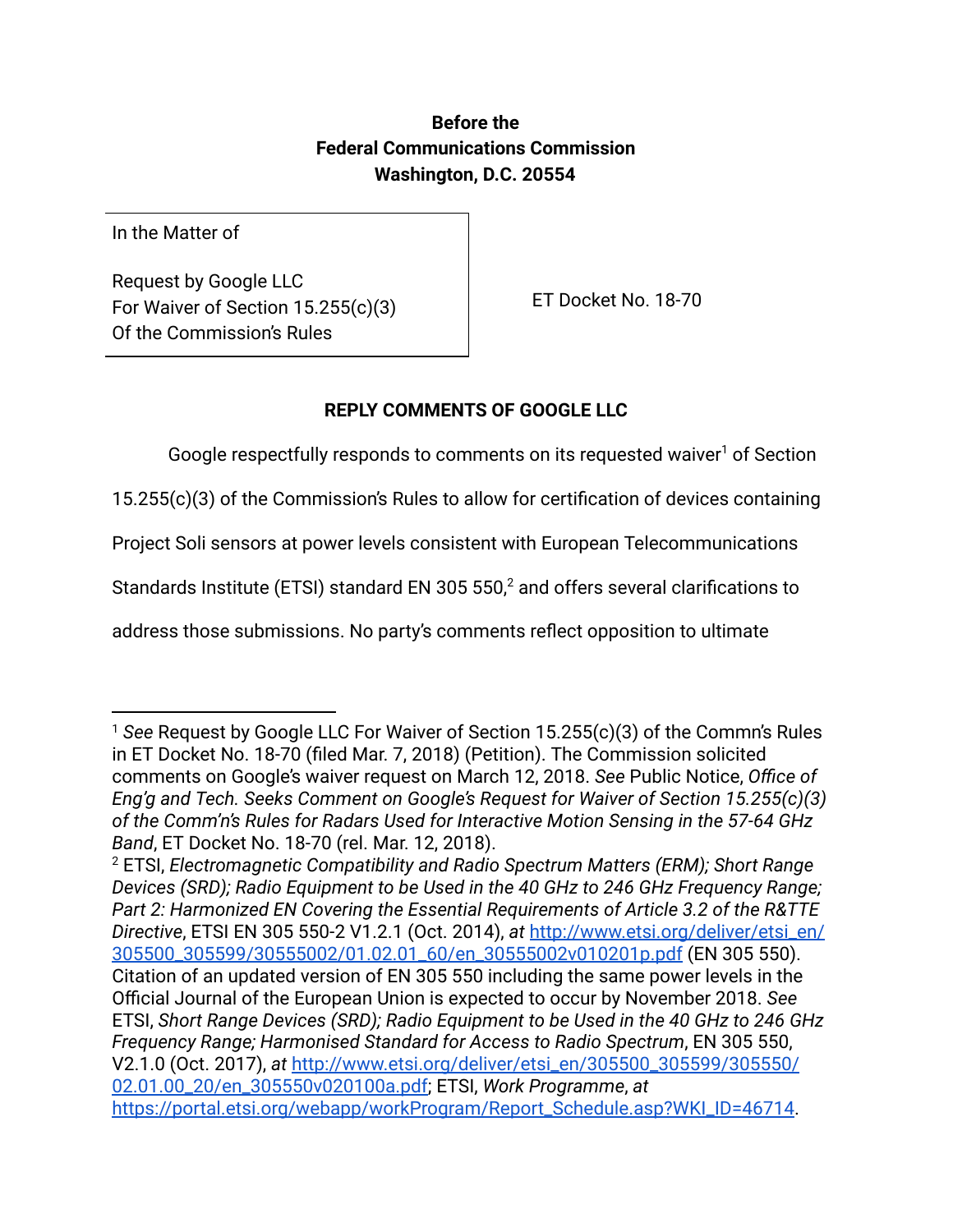approval of Google's requested waiver. Rather, some commenters support the waiver request, $3$  while others ask that Google supplement the record with additional detail on potential interference. $^4$  Google here demonstrates that theoretical concerns raised by the National Radio Astronomy Observatory (NRAO) are not well-founded. With regard to coexistence between unlicensed operations and remote sensing satellite observations at 60 GHz, Google is working collaboratively with interested parties to collect additional technical data, and will update the Commission on that work at a later time.

## **A. Project Soli Technology Will Not Generate Negative Effects on the Radio Astronomy Service**

NRAO expresses concern about the impact of spurious emissions from second

and fourth harmonics from Soli operation, which theoretically could be radiated in bands

allocated to the radio astronomy service. Google appreciates NRAO's engagement, but

does not agree there is a basis for concern. Soli technology uses a continuous wave

(CW) tone that sweeps across its 7 GHz operating bandwidth in the 57-64 GHz band. Its

<sup>3</sup> *See* Comments of Cont'l Auto. Sys., Inc. in ET Docket No. 18-70 (filed Apr. 11, 2018) (stating that "[u]nless there is a reason to distinguish between the U.S. and Europe in light of the relevant circumstances involved, if a device complies with ETSI standards the risk of interference from applying the same limits in the U.S. is minimal."); OmniPreSense Corp.in ET Docket No. 18-70 (filed Apr. 11, 2018) (endorsing Google's request for waiver).

<sup>4</sup> *See* Comments of IEEE 802 in ET Docket No. 18-70 (filed Apr. 11, 2018) (requesting further study of potential interference caused by operation of short-range devices) (IEEE 802 Comments); Comments of Facebook, Inc. in ET Docket No. 18-70 (filed Apr. 11, 2018) (seeking further study of potential interference caused by operation of short-range devices); Comments of Nat'l Radio Astronomy Observatory in ET Docket No. 18-70 at 2 (filed Mar. 16, 2018) (saying "[i]t is possible that more study" could change its concerns); Comments of Nat'l Acad. of Sci.'s Comm. on Radio Frequencies in ET Docket No. 17-80 at 8 (filed Apr. 20, 2018) (generally supporting "sharing of frequency allocations, where practical, as well as the development of innovative technologies" but calling on Google to address the "protection of critical remote sensing observations") (CORF Comments).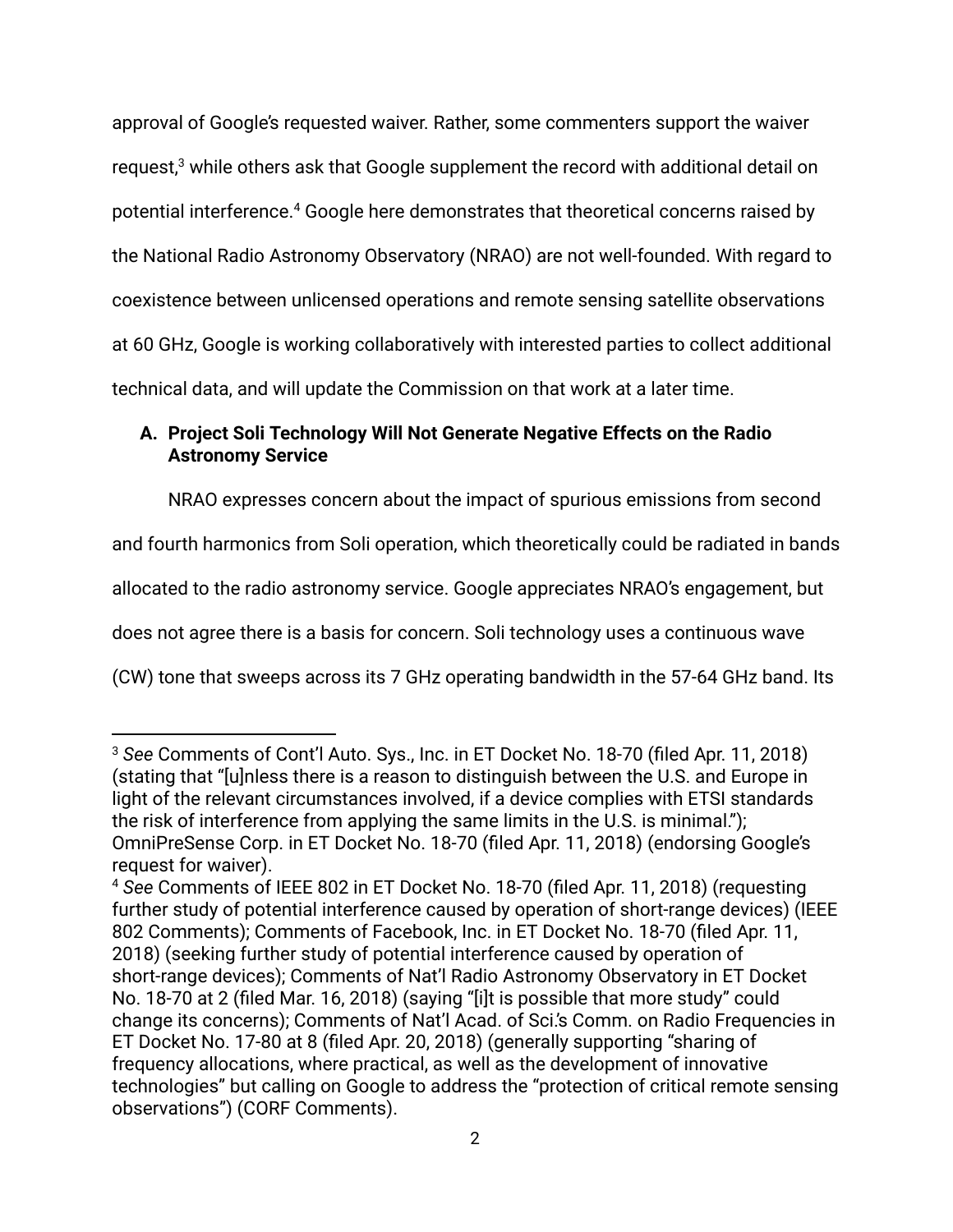second harmonic is 114-128 GHz, and its fourth harmonic is 228-256 GHz. Although Soli's harmonic emission levels have not yet been determined, the Part 15 value of 90  $pW/cm<sup>2</sup>$  at a distance of 3 meters (equivalent to an EIRP of -10 dBm), which is the intentional radiator spurious emissions limit for frequencies up to 200 GHz , can be used for analysis purposes.<sup>5</sup>

Soli's CW instantaneous transmission during its sweep of the 57-64 GHz range is effectively zero bandwidth and, therefore, so is its harmonics. The effective power measured in a given bandwidth X, averaged over an interval greater than the Soli sweep time, is then given by

$$
P_{\text{eff}}(X) = -10 \text{ dBm} - 10\log_{10}(BW_{\text{SOLI}}/X),
$$

where BW $_{\text{SOL}}$  is the bandwidth of Soli's sweep range. This equation reduces Soli's transmit power by the fraction of time that Soli's signal is within the measurement bandwidth, given an effective power when averaged over a period of time greater than Soli's sweep rate. At the second harmonic, BW $_{\text{SOLI}}$  = 2\*7 GHz = 14 GHz, and at the fourth harmonic,  $BW_{\text{SOL}} = 4*7 = 28 \text{ GHz}.$ 

Radio astronomy interference objectives are established in ITU-R Recommendation RA.769-2 (Rec. 769). There are separate objectives for continuum (broadband) observations across a reference bandwidth of 8 GHz and spectral line (narrowband) observations across a reference bandwidth of 1 MHz, based on a 2000 second integration time that is many orders of magnitude greater than Soli's sweep time. The table below shows the effective Soli power in the relevant reference

<sup>5</sup> *See* 47 C.F.R. § 15.255(d)(3).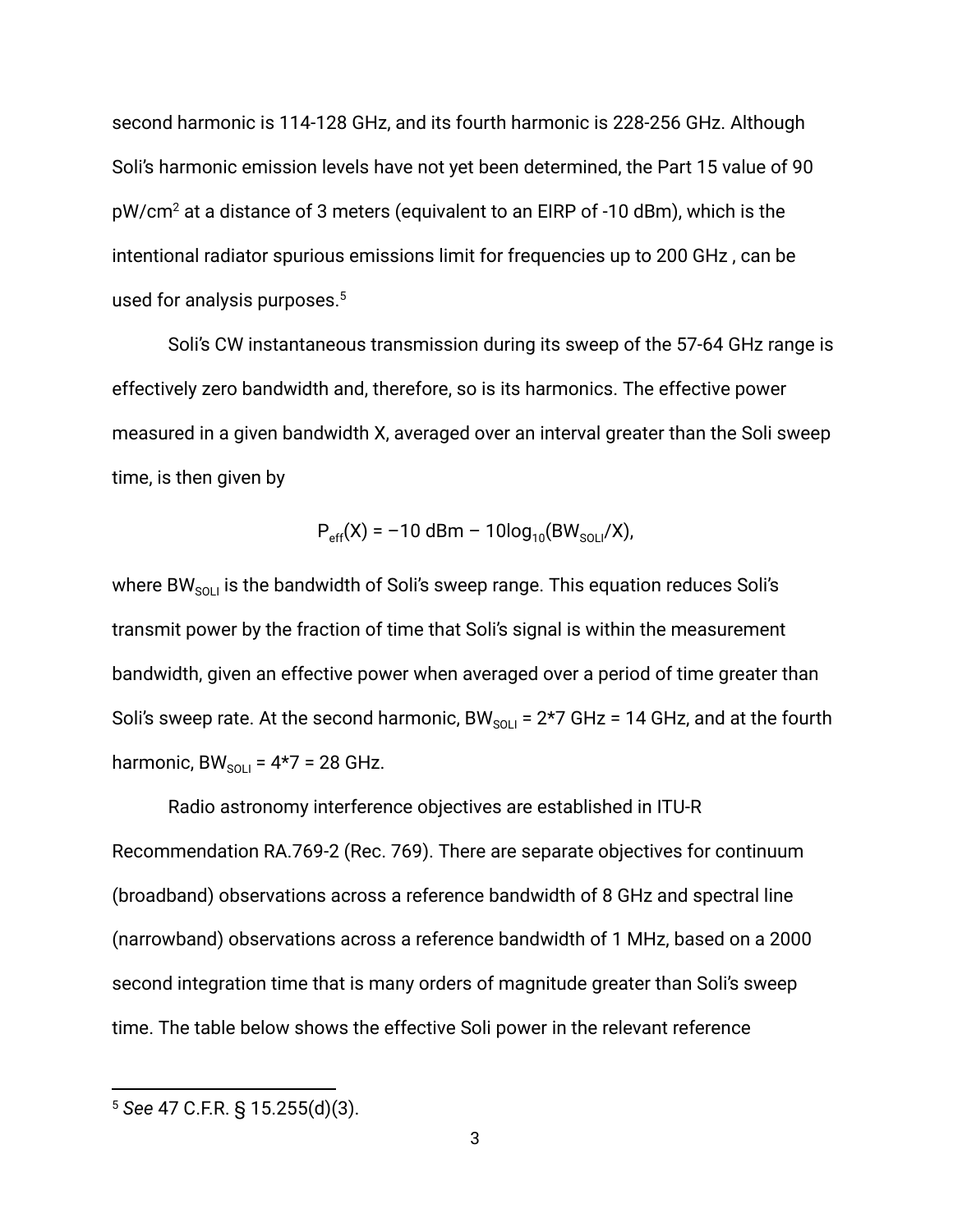bandwidth based on the effective power formula above, and the necessary isolation in dB and in distance (km) based on free space loss:

| Harmonic | Rec. 769 Interference<br>Objective | $BW_{SOLI}$ | $Rx$ BW $(X)$ | $P_{eff}(X)$ | Required<br>Isolation | <b>Isolation</b><br>Distance (km) |
|----------|------------------------------------|-------------|---------------|--------------|-----------------------|-----------------------------------|
|          | -159 dBm/8 GHz                     | 14 GHz      | 8 GHz         | $-12$ dBm    | 147 dB                | 4.6                               |
|          | $-179$ dBm/MHz                     | 14 GHz      | 1 MHz         | $-51$ dBm    | 128 dB                | 0.5                               |
| 4        | $-158$ dBm/8 GHz                   | 28 GHz      | 8 GHz         | $-15$ dBm    | 143 dB                | 1.5                               |
| 4        | $-177$ dBm/MHz                     | 28 GHz      | 1 MHz         | $-54$ dBm    | 123 dB                | 0.1                               |

The "Isolation Distance" column shows the separation distance between a single device integrating Soli technology and a radio astronomy facility that is needed to meet the required interference objective, based only on free space loss. Importantly, this includes no consideration for any mitigating factors. At these frequencies, however, mitigating factors can be substantial. For example, NRAO's concerns relate specifically to airborne use. Attenuation from the inside of an airplane to the outside at 116 or 230 GHz is likely significant. To achieve a separation distance within than the values listed above, an airplane would need to be nearly overhead of the radio astronomy facility on the ground. Hence, the relevant factor is the loss from the passenger compartment, through the interior floor, through materials in the cargo hold, through the floor of the cargo hold, and out of the airplane's bottom skin. It is reasonable to assume such losses are at *least* 10 dB, and most likely *much more* . 6

<sup>6</sup> Worst-case spurious emissions of a device integrating Soli technology are likely to be out of the front of a device (where the fundamental emissions are pointed) instead of the bottom, and the user's hand/body or a tray table (or both) below the device would add additional loss, although those factors are not included here.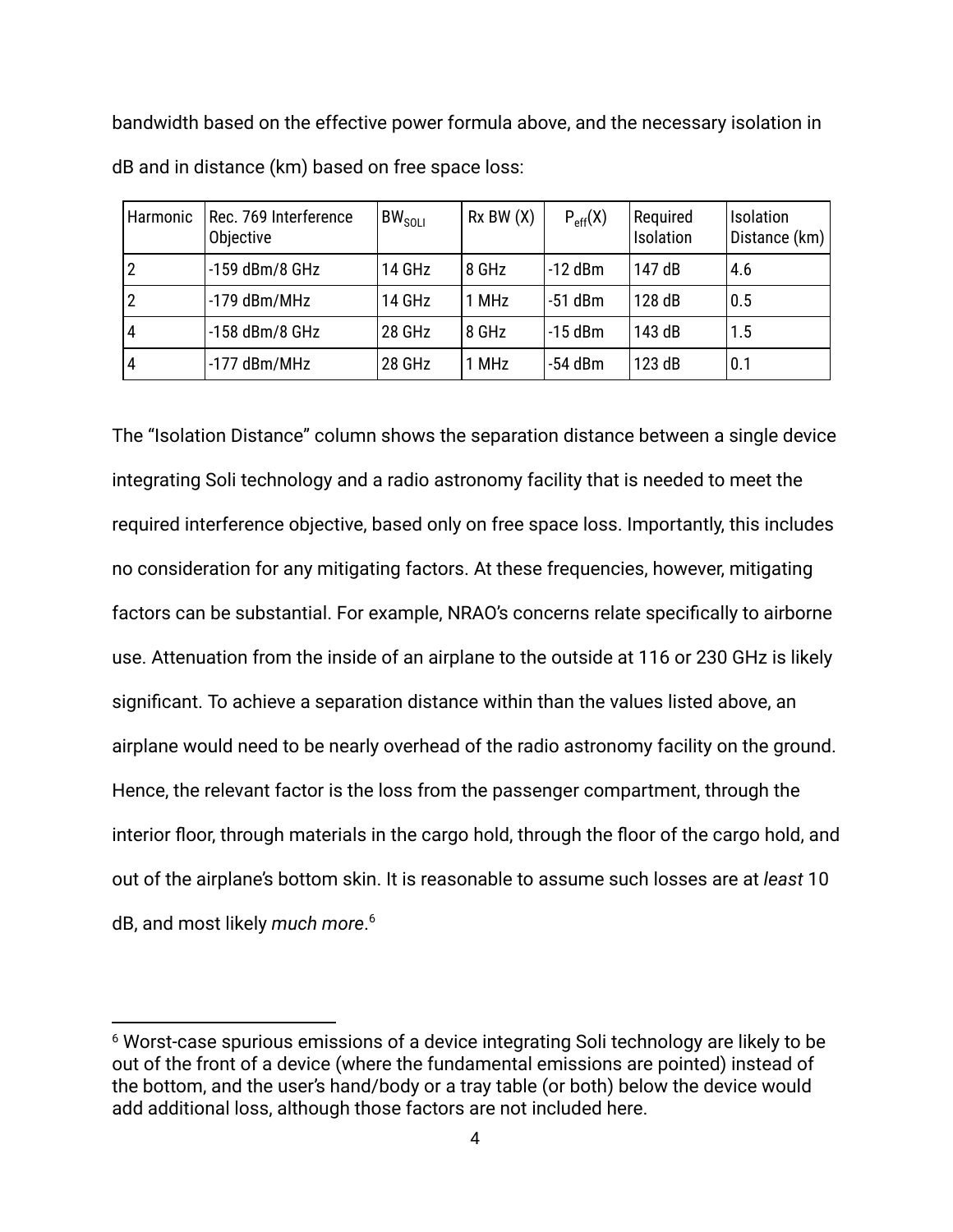If the highly conservative 10 dB factor is considered, the worst-case required isolation (i.e., protection of continuum emissions from second harmonic emissions) becomes 137 dB, which corresponds to a free space loss distance of only 1.5 km (5000 ft) between the aircraft and the radio astronomy site. For this scenario to pose a concern, a radio astronomy site would need to be located directly below the approach path to a nearby airport, in which case many other RF interference problems would also be present. No realistic scenario likely exists under which a device including Soli technology on an aircraft would interfere with an actual radio astronomy facility.

Especially given the narrow scope of the requested waiver (which covers only Google devices), it is extraordinarily unlikely that there would be multiple users simultaneously using Soli technology on an airplane during its landing directly above a radio astronomy site. Even in this implausible hypothetical situation, however, the use of more realistic mitigating factors would lead to extremely large interference margins, offsetting almost all conceivable concerns. For example, one additional mitigating factor not included is Soli's transmit duty cycle, further discussed below, which reduces its average power proportionately.

Based on these considerations, NRAO's theoretical concerns over airborne use of Soli technology pursuant to the requested waiver are unfounded for real-world operations.

### **B. Additional Information About Google's Request for Waiver and Soli Technology Should Alleviate Commenters' Concerns.**

Google also notes several points that should alleviate other commenters' concerns.

5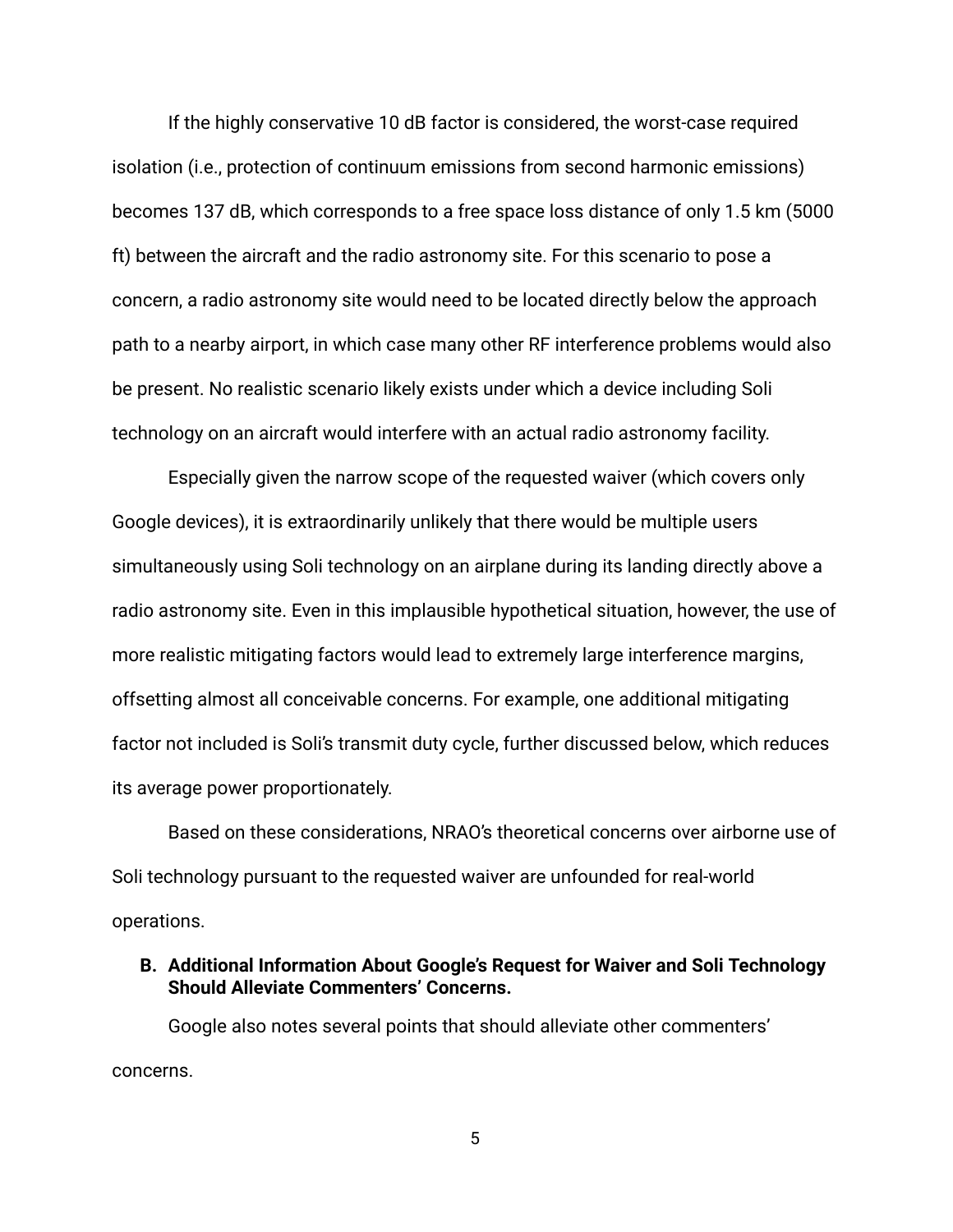- *Scope of the Waiver Request.* IEEE 802's arguments about co-existence between the Soli technology and other radio features in the same device seem to stem from confusion about the scope of Google's waiver request. For clarity, Google has asked to operate Soli technology at the requested power levels only in devices for which Google is the responsible party under the Commission's device authorization rules.<sup>7</sup> IEEE and the Commission needn't be concerned about in-device co-existence for Google's own devices. Similarly, in its late-filed comments, CORF anticipates widespread simultaneous airborne use of Soli-based devices.<sup>8</sup> In the context of this waiver request that encompasses only Google devices, however, CORF's concerns are particularly implausible.
- *Duty Cycle of Soli Technology.* IEEE 802 mistakenly assumes that Project Soli will operate at a 100% duty cycle.<sup>9</sup> This may be the result of a hypothetical scenario featuring a 100% duty cycle—presented as a conservative benchmark—included in the Lovefield Wireless report accompanying Google's request for waiver . In actual operation, however, devices incorporating Project Soli technology will operate at a much lower duty cycle. For instance, a duty cycle of 0.1% would reduce a Soli device's time-averaged output power by some 30 dB.
- *Highly conservative assumption in WiGig simulation study.* On page 14, the Lovefield Wireless report states the following "worst case assumption" underlying its analysis:

To sweep through one Wi-Fi channel takes less time than the duration of one Wi-Fi OFDM symbol duration (~242 us, see Table 1). Hence, a Wi-Fi data packet transmission is usually affected by multiple repeated sweeps. For this reason, the out-of-channel time is ignored and a continuous interference (worst case assumption) is assumed.

This assumption that a single WiGig OFDM symbol will be repeatedly affected by Soli emissions, and that WiGig will be continuously affected, led Lovefield Wireless to the highly conservative results in its paper. The considerable amount of time during which Project Soli technology will not

<sup>7</sup> *See* 47 C.F.R. § 2.909(a) (explaining that for equipment requiring a grant of certification, the "party to whom that grant of certification is issued is responsible for the compliance of the equipment with the applicable standards.").

<sup>8</sup> *See* CORF Comments at 7. Because CORF filed its initial comments only one business day before the due date for reply comments, Google will offer a fuller substantive response to CORF at a later date.

<sup>9</sup> IEEE 802 Comments at 1 (stating that "it is not clear whether a device operating at 100% duty cycle would cause harmful interference to IEEE 802.11 devices while operating at the proposed power levels").